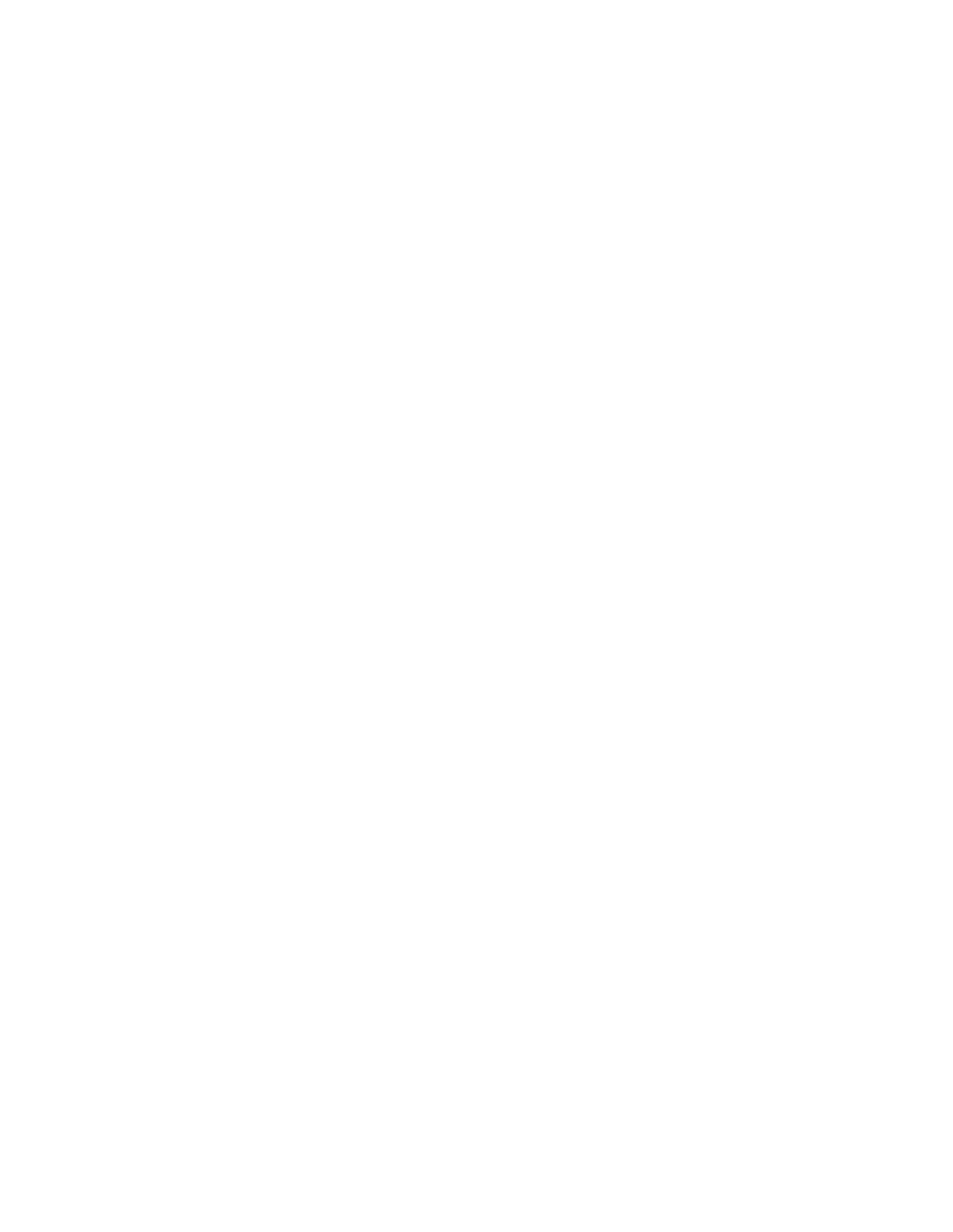## The Rules of the Central Coast Junior Rugby Union Inc. The Rules of the Central Coast Junior Rugby Union Inc.

- (d) If the number of nominations received exceeds the number of vacancies to be filled, for a Nominee to assume a position, he or she must be voted into that position by secret ballot. However, if the number of nominations received is equal to the number of vacancies to be filled, the persons nominated are taken to be elected.
- (e) Two members not nominated for office or directorship, shall act as Scrutineers, count the votes, and bring the result to the chairperson. At the conclusion of all ballots the votes cast will be destroyed.
- (f) Where no nominations for an office bearer/directors have been received, or all written nomination received have been defeated by secret ballot then nominations for the position vacant will be called for from the floor of the Meeting. See (c)
- (g) The newly elected office bearers/directors shall take office immediately upon closure of the meeting at which they are elected.
- (h) Any position not filled at the AGM are deemed casual vacancies.

# *21. CASUAL VACANCIES*

(1) In the event of a casual vacancy occurring in the membership of the committee, the committee may appoint a member of the association to fill the vacancy and the member so appointed is to hold office, subject to this constitution, until the annual general meeting next following the date of the appointment

(2) For the purpose of these rules a casual vacancy in the office bearers/directors of the Union occurs if the occupant –

- i) Dies
- ii) ceases to be a member of the association, or<br>iii) Is or becomes an insolvent under administrat
- Is or becomes an insolvent under administration within the meaning of the [Corporations Act 2001 o](http://www.comlaw.gov.au/)f the Commonwealth, or
- iv) Resigns office by notice in writing given to the Secretary or
- v) Is removed from office under Rule 26 or
- vi) Becomes of unsound mind or a person whose person or estate is liable to be dealt with in any way under the law relating to mental health or
- vii) Is convicted of an offence involving fraud or dishonesty for which the maximum penalty on conviction is imprisonment for not less than 3 months, or
- viii) Is prohibited from being a director of a company under Part 2D.6 (Disqualification from managing corporations) of the [Corporations Act](http://www.comlaw.gov.au/) [2001 o](http://www.comlaw.gov.au/)f the Commonwealth or
- ix) Is absent without the leave of the Executive from three (3) consecutive meeting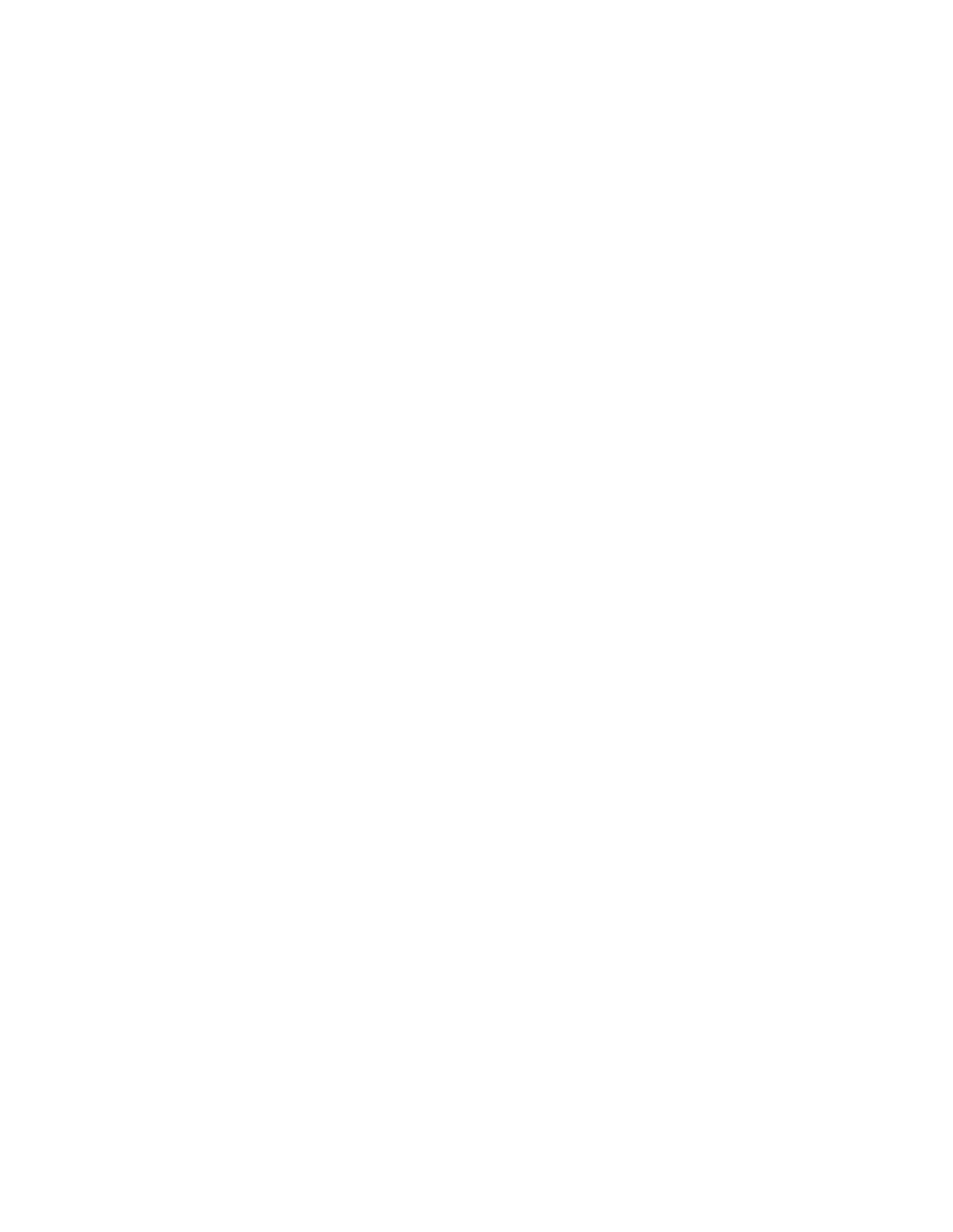The Rules of the Central Coast Junior Rugby Union Inc.

- If the number of nominations received exceeds the number of vacancies to be  $(d)$ filled, for a Nominee to assume a position, he or she must be voted into that position by secret ballot. However, if the number of nominations received is equal to the number of vacancies to be filled, the persons nominated are taken to be elected.
- $(e)$ Two members not nominated for office or directorship, shall act as Scrutineers, count the votes, and bring the result to the chairperson. At the conclusion of all ballots the votes cast will be destroyed.
- Where no nominations for an office bearer/directors have been received, or  $(f)$ all written nomination received have been defeated by secret ballot then nominations for the position vacant will be called for from the floor of the Meeting. See  $(c)$
- The newly elected office bearers/directors shall take office immediately  $(g)$ upon closure of the meeting at which they are elected.
- Any position not filled at the AGM are deemed casual vacancies.  $(h)$

#### $21.$ **CASUAL VACANCIES**

 $(1)$ In the event of a casual vacancy occurring in the membership of the committee, the committee may appoint a member of the association to fill the vacancy and the member so appointed is to hold office, subject to this constitution, until the annual general meeting next following the date of the appointment

For the purpose of these rules a casual vacancy in the office  $(2)$ bearers/directors of the Union occurs if the occupant –

- **Dies**  $i)$
- ceases to be a member of the association, or  $\mathbf{ii}$
- $\overline{iii}$ ) Is or becomes an insolvent under administration within the meaning of the Corporations Act 2001 of the Commonwealth, or
- Resigns office by notice in writing given to the Secretary or  $iv)$
- Is removed from office under Rule 26 or V)
- Becomes of unsound mind or a person whose person or estate is liable to vi) be dealt with in any way under the law relating to mental health or
- Is convicted of an offence involving fraud or dishonesty for which the vii) maximum penalty on conviction is imprisonment for not less than 3 months, or
- Is prohibited from being a director of a company under Part 2D.6 viii) (Disqualification from managing corporations) of the Corporations Act 2001 of the Commonwealth or
- Is absent without the leave of the Executive from three (3) consecutive  $ix)$ meeting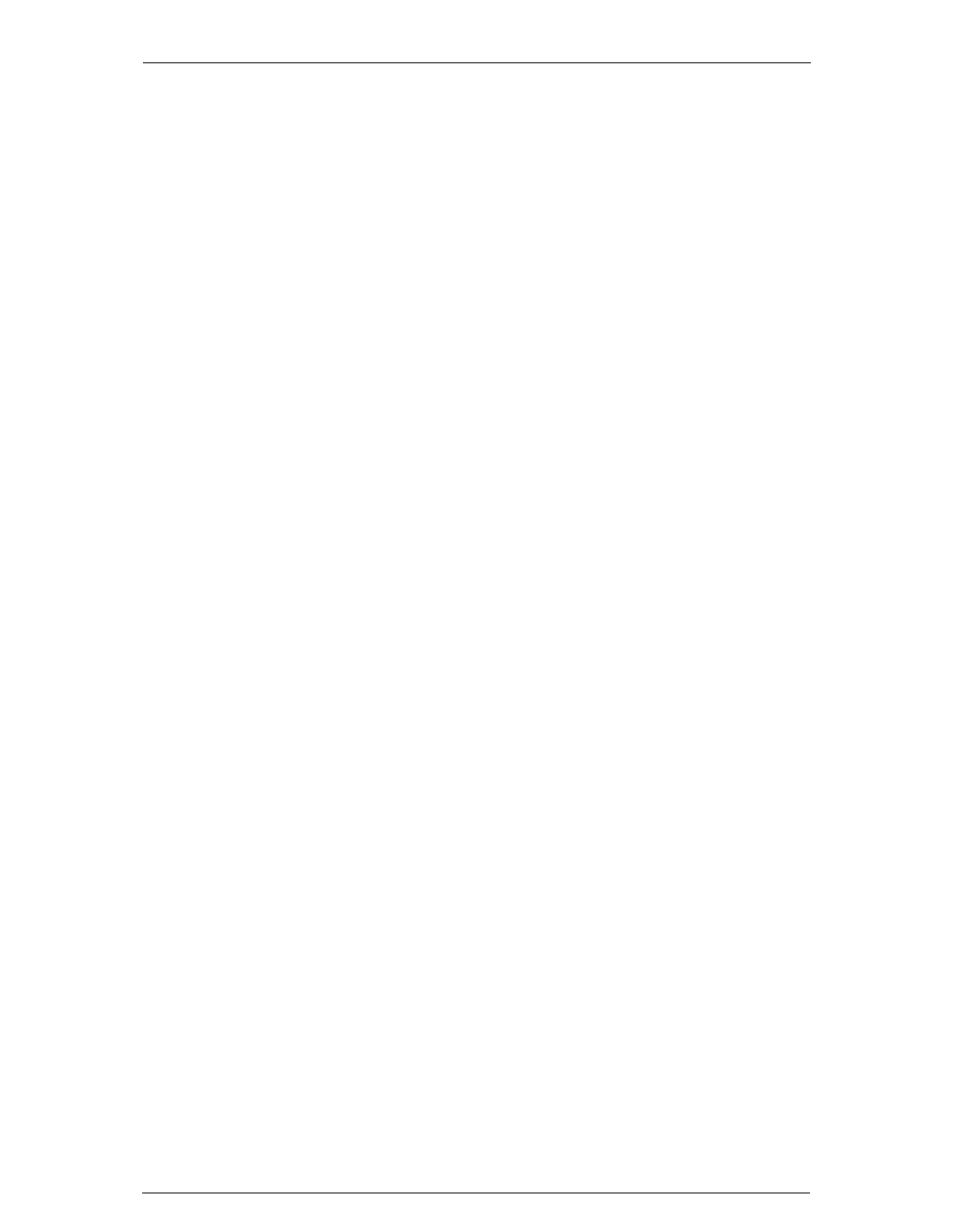which such person is required to attend and in whose absence or presence the matters referred to in the Notice shall be the subject of discussion and a decision of the Judiciary Committee.

- (11) The Judiciary Committee may require a player who is ordered off the playing enclosure or a person cited pursuant to Rule 13 to appear in person before the Judiciary Committee. A player or cited person who is required to attend a hearing by a Judicial Committee shall be entitled to be represented at the hearing by an official of his/her club and/or a legally qualified practitioner at the discretion of the Judiciary Committee.
- (12) Should a player or cited person be unable to attend the Judiciary Committee hearing, the case may be heard in their absence, if the Judiciary Committee so desires, and the player/person may be represented by an official of their club and/or a legally qualified practitioner at the discretion of the Judiciary Committee.
- (13) The Judiciary Committee does not review the decision of the Referee and decide whether it was correct or not. The Referee is the sole judge of fact and law on the playing enclosure during the game. The task of the Judiciary Committee isto consider the circumstances surrounding the incident for which a player is sent off or complaint referred to and impose such penalty as it believes is necessary in the circumstances.
- (14) Referees MUST, prior to 5.00 pm on the Sunday following the day of the match, report in writing to the Chairman of the Judiciary Committee on a Central Coast Rugby Union Send Off Report Form, any player or players ordered off the field of play for any reason or any misconduct.
- (15) Any player ordered off the field shall be suspended from playing until his case has been heard by the Judiciary Committee and any member Club playing a person so disqualified shall lose the match in which that player took part. (By-Law 15)
- (16) The Referee is not required to attend any hearing of the Judiciary Committee or Appeals Committee but may appear if he or she so desires.
- (17) Notwithstanding anything to the contrary contained in these Rules, any person feeling aggrieved by any decision of the Judiciary Committee may appeal in writing to the Secretary requesting that the matter be referred to the Appeals Committee. The appeal shall state the name and address of the applicant, the date on which it was so heard and determined by the Judiciary Committee, the finding of the Judiciary Committee and the grounds upon which he feels aggrieved by the decision.
- (18) An appeal, which shall be in writing and addressed to the Secretary, shall be invalid unless lodged within seven (7) days from the date of the decision and shall include the reason for the appeal, and the evidence to be submitted and relied upon in the appeal.
- (19) All appeals lodged pursuant to these rules shall be accompanied by a deposit of \$200 and this amount shall be refunded only in the case of the appeal being upheld or a previously imposed sentence reduced.
- (20) All evidence in relation to the appeal shall be made available by the Judiciary Committee to the Appeals Committee. A member of the Judiciary Committee shall be invited to attend the hearing of the appeal.
- (21) The use of video equipment as evidence is allowed but the video tape remains the property of the CCRU until all avenues of appeal are finalised or have expired.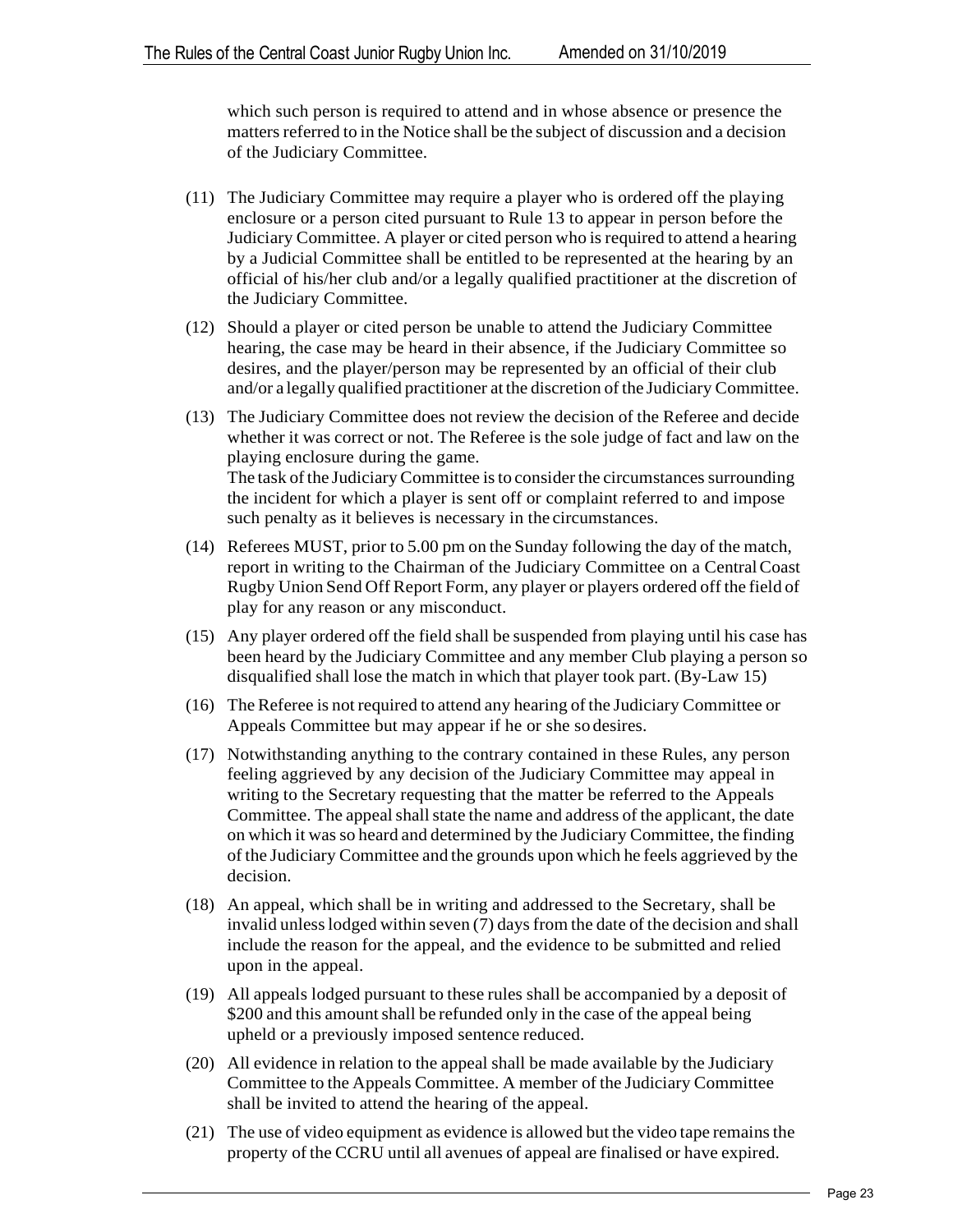# *47. JUDICIARY PROCEDURES*

- (1) The Judiciary Committee shall have the powers to regulate its own procedures depending upon the circumstances of each case.
- (2) The Board may produce guidelines to assist the Judiciary Committee.
- (3) Within 24 hours of the completion of the Judiciary Committee meeting, the Chairperson will supply a report of the findings of the Judiciary Committee to the Secretary and such report should include the following details:
	- (a) Date of hearing
	- (b) Judiciary personnel who heard the case
	- (c) Name of person sent off or cited
	- (d) Club
	- (e) Game
	- (f) Venue and date of incident
	- (g) Person(s) accompanying accused
	- (h) Others persons in attendance
	- (i) Charge
	- (j) Person who reported or cited accused
	- (k) Verdict
	- (l) Sentence
	- (m) Matter taken into account in reaching decision
	- (n) Any notes relevant to hearing
- (4) The Secretary shall forward within 24 hours of the receipt of the Judiciary Committee's report, a copy to the Secretary of the player's club.

#### *48. APPEALS COMMITTEE*

- (1) An Appeals Committee will deal with all appeals from the decisions of the Judiciary Committee.
- (2) The Appeals Committee shall decide whether the decision of the Judiciary Committee shall be confirmed, revoked or varied.
- (3) The Appeals Committee shall have the power to regulate its own procedures depending upon the circumstances. No proceedings heard by an Appeals Committee shall be quashed or held invalid by reason only of any defect, irregularity, omission or other technicalities provided there has been no miscarriage of justice.
- (4) In the event any decision of the Judiciary Committee is revoked or varied by the Appeals Committee, the Appeals Committee may impose such penalty as it believes is necessary in all of the circumstances and may exercise such of the powers as are conferred upon the Judiciary Committee by Rule 46 as may be necessary or appropriate for the exercise of the powers and duties imposed upon the Appeals Committee.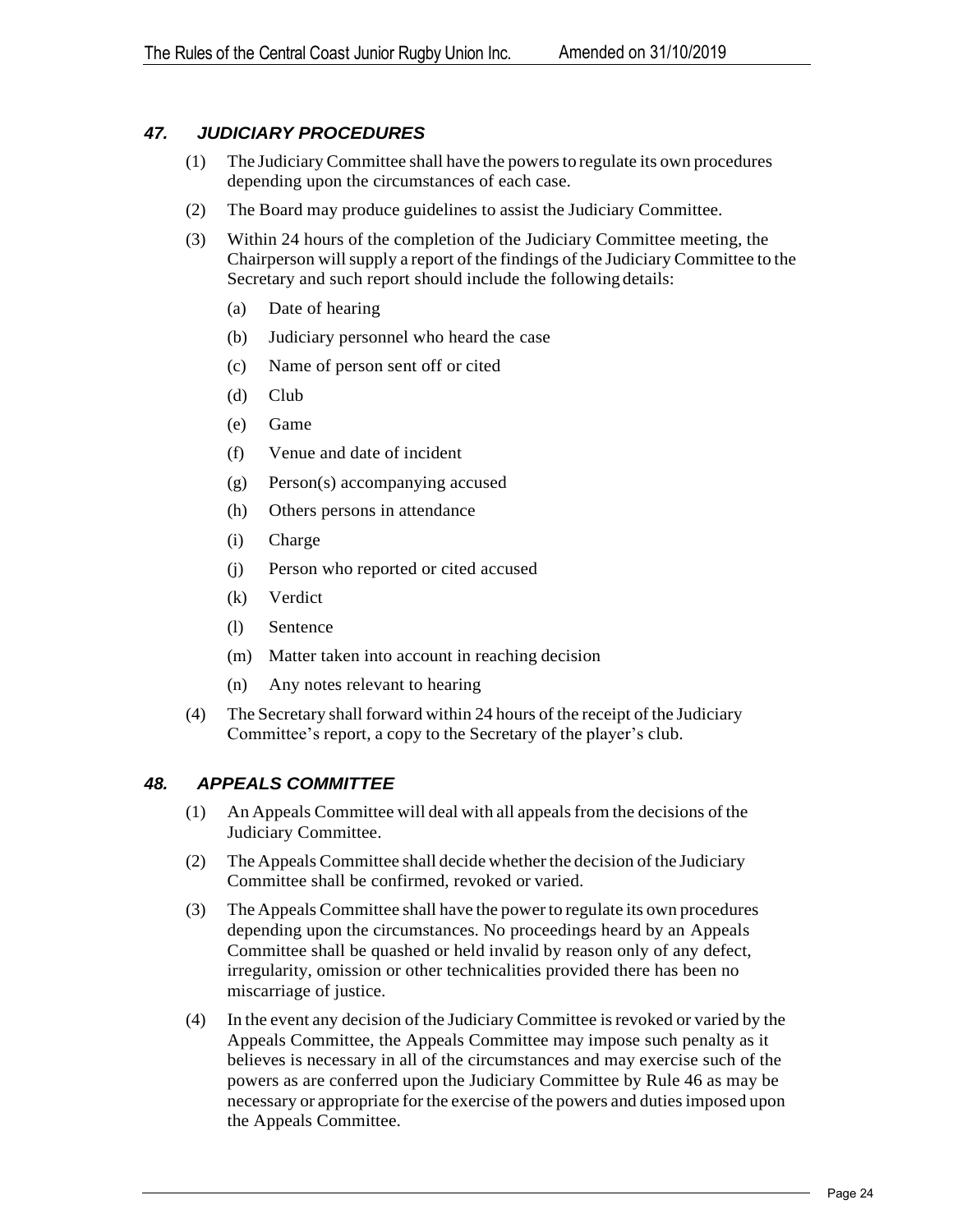- (5) The Appeals Committee will consist of persons invited to participate by the Board. Where possible, some of the Appeal Committee members shall have legal expertise.
- (6) The Appeals Committee is to consist of persons none of whom can be active players and who are independent of all the parties concerned with the appeal - i.e. clubs, Referees, judiciary member, Secretary and the like.
- *(7)* A quorum for a meeting of the Appeals Committee shall be not less than three (3) members*.*
- (8) The Appeals Committee shall meet at such time and place as shall be directed by the Secretary.
- (9) The Secretary, upon receipt of an appeal, shall notify as soon as possible, in writing, the Judiciary Chairman, that an appeal has been lodged.
- (10) The Secretary shall notify the Judiciary Chairman and the appellant's club, in writing and with at least 48 hours notice of the time, date and venue of the appeal.
- (11) A player or cited person who is required to attend a hearing by the Appeals Committee shall be entitled to be represented at the hearing by an official of his/her club and/or a legally qualified practitioner at the discretion of the Appeals Committee.
- (12) On completion ofthe Appeal Committee meeting, the Chairperson will, within 24 hours, supply a report of the findings of the Appeal to the Secretary and such report should include the following details:
	- (a) Date of hearing
	- (b) Appeal personnel who heard the case
	- (c) Name of person sent off or cited
	- (d) Club
	- (e) Game
	- (f) Venue and date of incident
	- (g) Person accompanying accused
	- (h) Others persons in attendance including any Judiciary Committee representative
	- (i) Charge
	- (j) Person who reported or cited accused
	- (k) Verdict
	- (l) Sentence
	- (m) Matter taken into account in reaching decision
	- (n) Any notes relevant to hearing
- (13) Notwithstanding anything to the contrary contained in these Rules, any person feeling aggrieved by any decision of the Appeals Committee may appeal in writing to the Executive Officer of Country Rugby Union requesting that the matter be referred to the Country Rugby Union Judiciary Committee.
- (14) The appeal to Country Rugby Union shall state the name and address of the applicant, the date on which the matter was so heard and determined by the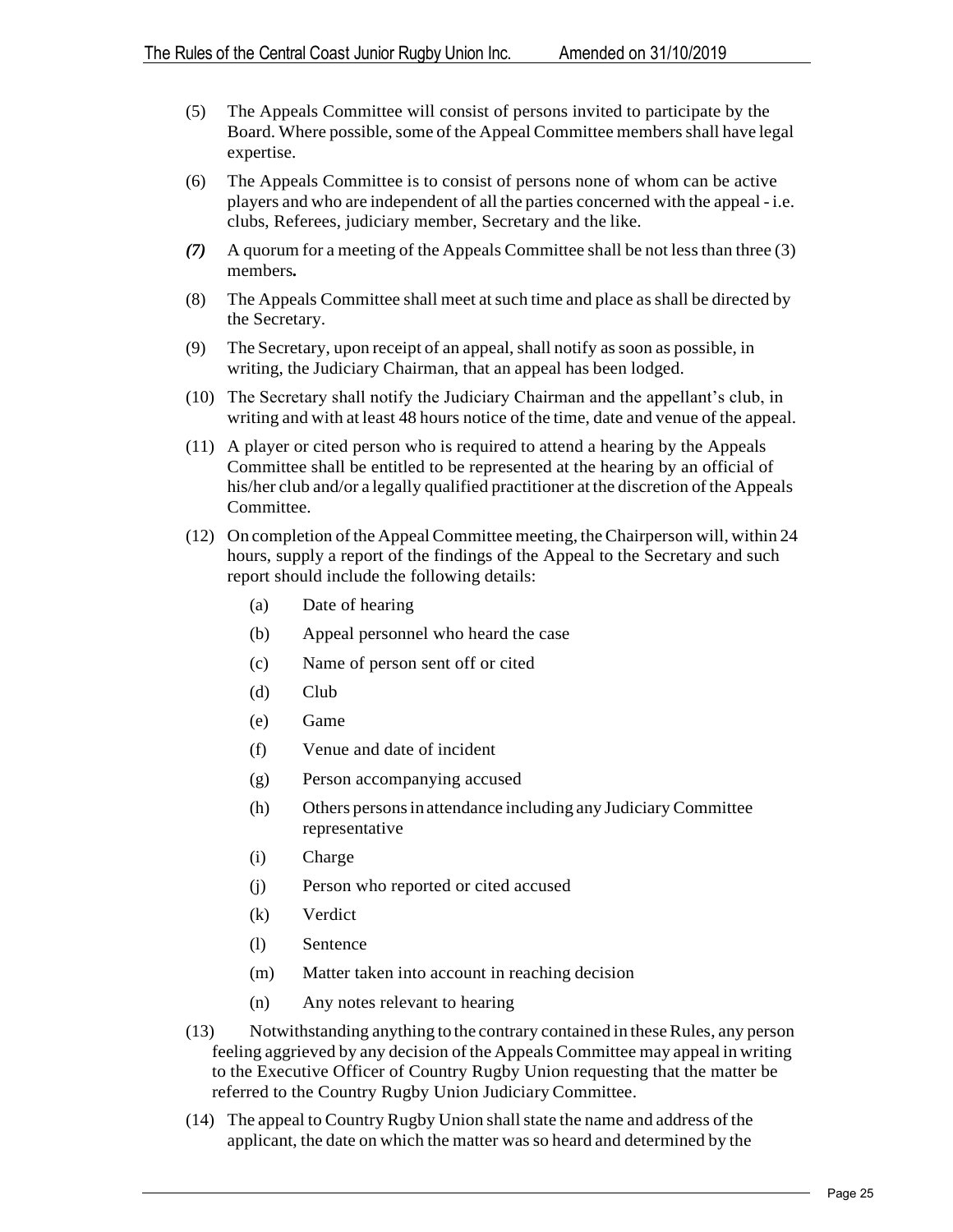Appeals Committee, the finding of the Judiciary and Appeals Committees and the grounds upon which they feel aggrieved by the decision together with any fee required and within any time period so imposed by the Country Rugby Union.

# **PART VI**

# **MISCELLANEOUS**

## *49. INSURANCE*

- (a) The union shall effect and maintain the following insurances.
	- (i) Public Liability Insurance
	- (ii) Directors and officers liability insurance
- (b) In addition to the insurance required under Clause (a), the Union may effect and maintain other insurance.

# *50. ASSOCIATION IS NON-PROFIT*

Subject to the Act and the Regulation, the association must apply its funds and assets solely in pursuance of the objects of the association and must not conduct its affairs so as to provide a pecuniary gain for any of its members.

#### *51. FUNDS SOURCE*

- (a) The funds of the Union shall be derived from entrance fees and annual subscriptions of Members, donations and subject to any resolution passed by the Executive such other sources as the Executive determines.
- (b) All money received by the Union shall be deposited as soon as practicable and without deduction to the credit of the account of the Union with any financial institution approved by the Executive.
- (c) The Union shall, as soon as practicable after receiving any money, issue an appropriate receipt.
- (d) Monies Collected from spectators -All monies collected by gatekeepers employed by the Union, shall be the property of the Union.
- (e) Gate monies collected are to be passed to the Union within fourteen days. All other monies are to be paid within twenty-eight days of the Secretary notifying the Club of a payment due to the Union. If the payment due is not received in the specified time, then that Member Club shall be deemed to be un-financial. If a Member club is un-financial, it shall not be allowed to participate in any fixture under the control of the Union including trial games, competition matches, nor shall the offending Club be permitted to attend and vote at any General Meeting of the Union.
- (f) The executive has the right to exempt the club from payment of any monies otherwise due to the Union or to defer the payment of same for such period as the Executive shall deem fit.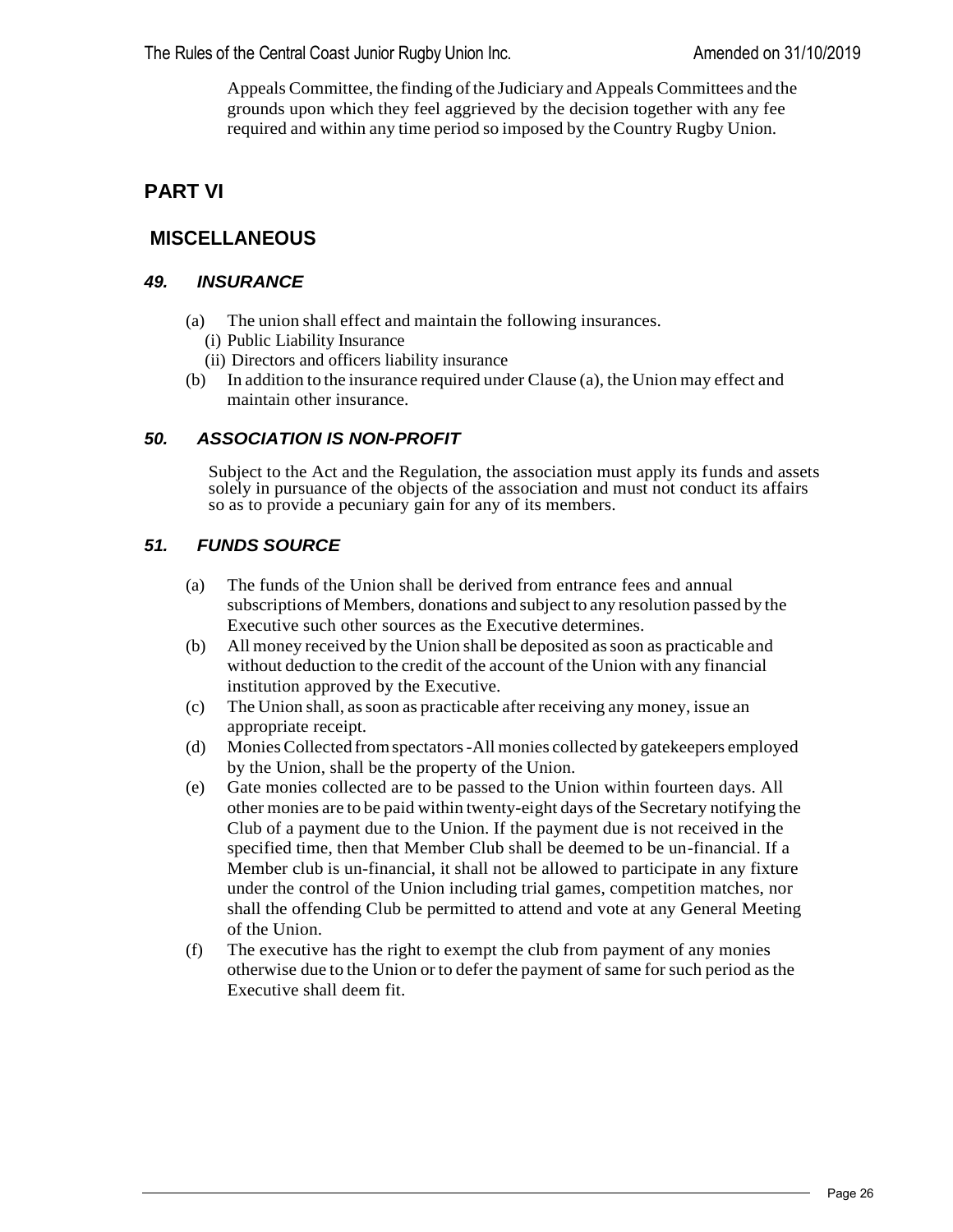# *52. FUNDS MANAGEMENT*

- (a) Subject to any resolution passed by the Executive, the funds of the Union shall be used in pursuance of the objects of the Union in such manner as the Executive determines.
- (b) All cheques, bills of exchange, promissory notes and other negotiable instruments and electronic transfers shall be signed by two  $(2)$  Members of the Executives, one of which must be the Treasurer or President.
- (c) All monies received for or on behalf of the Union, shall be held in the name of the Union by the President, Secretary and Treasurer and paid to the credit of the Union into such financial institutions as the Executive shall from time to time direct and all monies paid by or on behalf of the Union, shall be paid by cheque drawn against the funds of the Union on such financial institutions and shall be signed by two (2) members of the Executive as stated in 48(b).
- (d) Endorsement of cheques, drafts, bills, notes and other instruments payable to or to the order of the Union and lodged for credit or their bank accounts may be made by two members of the executive as stated in 48(b).
- (e) The Executive may at any time and from time to time, create for any special purpose and may subscribe the means by which such funds shall be maintained and at any time thereafter, may order that such special funds be closed and prescribed the manner in which all monies remaining therein shall be used or applied.
- (f) The Financial Year of the Union shall end on the thirtieth (30th) day of September in each and every year and a Statement of Income and Expenditure and a Balance Sheet shall be made up to that date in each year and such accounts duly reported on by the Auditor(s) shall be laid before the Members of the Union at its next Annual General Meeting.
- (g) Registered Auditor(s) who shall not be office bearers of the Union, shall be appointed annually by the Executive.
- (h) The assets and income of the Union shall be applied solely in furtherance of the above mentioned objectives and no portion shall be distributed directly or indirectly to the Members of the organisation except as "bona-fide" compensation for services and / reimbursement for out of pocket expenses occurred in carrying out judiciary or voluntary services on behalf of theUnion.

# *53. CHALLENGE TO RIGHT TO VOTE*

The rights of delegates or representatives to vote at any General Meeting or meeting of Union, may be challenged on grounds that the body concerned has not paid its annual subscription or other monies due unless exempted by the Executive Committee for payment thereof and his vote shall be disallowed if the Chairman is satisfied that the body concerned isin default. A body shall be deemed to be in default if its subscription or other monies due remain unpaid twenty eight (28) days after subs become due. The due date for payment shall be the date as shown on any statement or account presented to the Club or other body.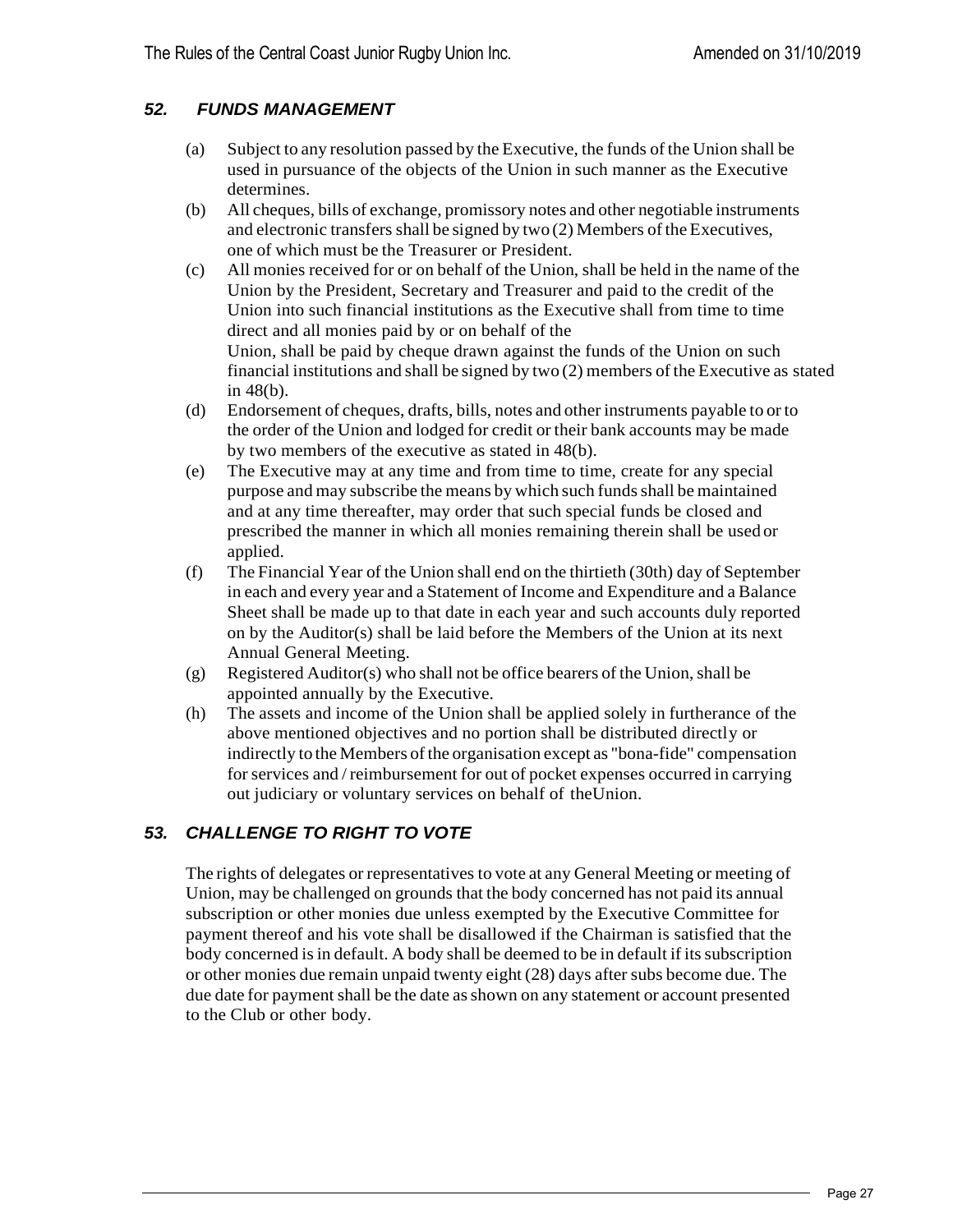# *54. C.C.J.RU REPRESENTATIVE UNIFORMS*

The colours of the Union shall be red, yellow and black.

#### *55. COMMON SEAL*

- (a) The common seal of the Union shall be kept in the custody of the Public Officer.
- (b) The common seal shall not be affixed to any instrument except by the authority of the Executive and the affixing of the common seal shall be attested by the signatures either of two (2) Members of the Executive or of one (1) Member of the Executive and/or the Public Officer or Secretary.

# *56. CUSTODY OF BOOKS, etc.*

Except as otherwise provided by these rules, the Secretary shall keep in his or her custody or under his or her control, all records, books and other documents relating to the Union.

#### *57. INSPECTION OF BOOKS, etc.*

The records, books and other documents of the Union shall be open to inspection, free of charge, by a Member of the Union at any reasonable hour.

#### *58. SERVICE OF NOTICE*

- (a) For the purpose of these rules, a notice may be served by, or on behalf of the Union, upon any Member either personally, or by sending it by registered mail, or email, or facsimile to the Member, using the Member's contact details recorded in the register of Members.
- (b) Proof of transmission / submission of said document as mentioned in 52a must be retained by sender.

#### *59. DISSOLUTION OF THE UNION*

The Union shall deemed to have been dissolved if and when a resolution in favour of dissolution shall be carried by a three-fourths majority or the whole of the Union at the Special General Meeting of the Union specially called for the purpose of considering such dissolution.

#### *60.* **DISTRIBUTION OF PROPERTY ON WINDING UP OF ASSOCIATION.**

- (a) Subject to the Act and the Regulations, in a winding up of the association, any surplus property of the association is to be transferred to another organisation with similar objects and which is not carried on for the profit or gain of its individual members.
- (b) In this clause, a reference to the surplus property of an association is a reference to that property of the association remaining after satisfaction of the debts and liabilities of the association and the costs, charges and expenses of the winding up of the association.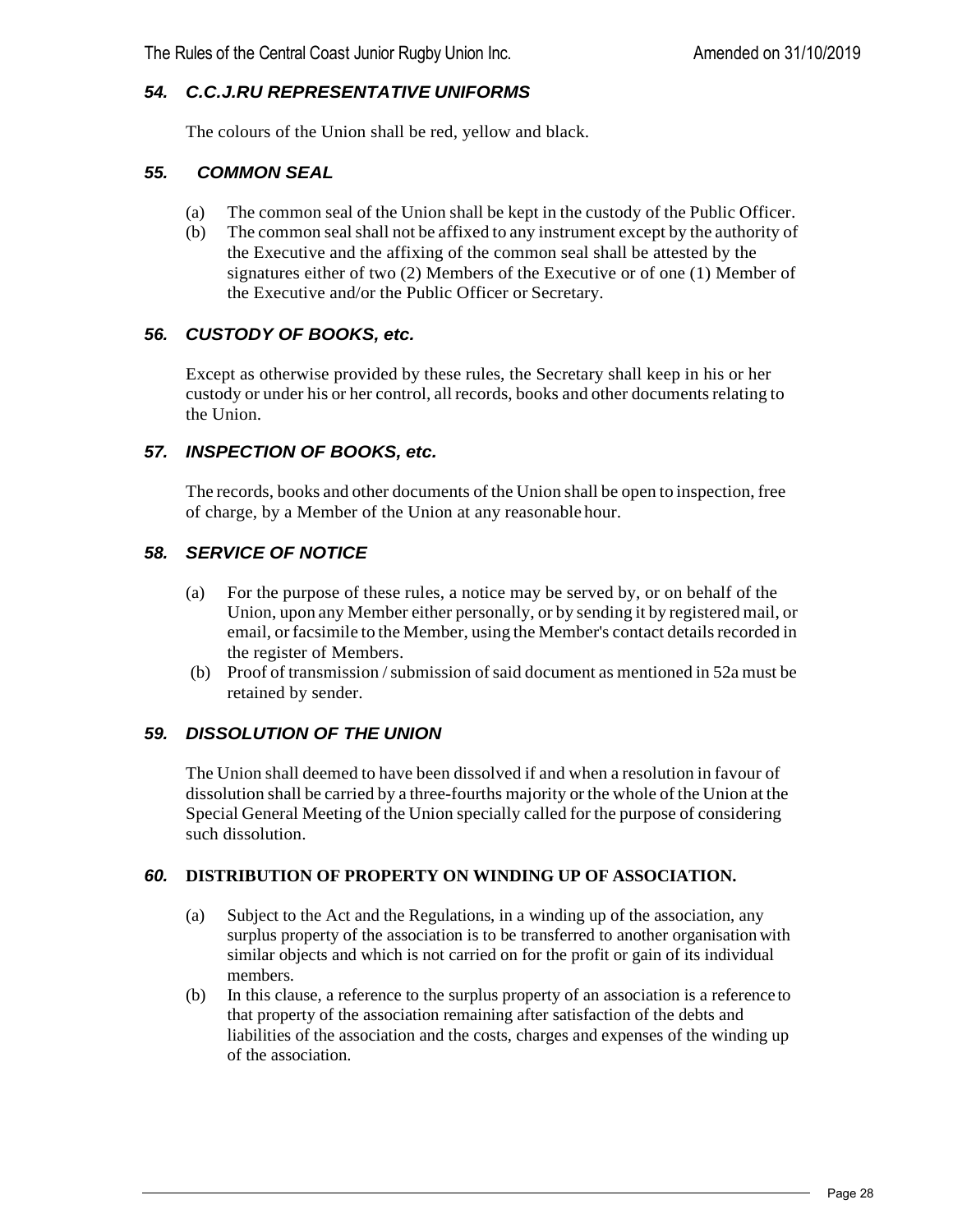# *61. SURPLUS PROPERTY*

- (a) At the first General Meeting of the Union, the Union shall pass a special resolution nominating the Central Coast Junior Rugby Union Incorporated as the Association in which it isto vest its surplus property pursuant to section 53 (2) of the Act in the event of the winding up or the cancellation of the Incorporation of the Union.
- (b) The Incorporated Association so nominated shall be one which fulfils the requirements specified in Section 53 (2) (a) (c) of the Act.
- (c) In event that the Association nominated in pursuance of clause (a) hereof has been wound up or is no longer incorporated at the date of winding up or cancellation of incorporation of the Union surplus property of the Union shall, subject to any trust affecting that property or any part of it be applied and paid by the book executive pursuant to a special resolution to an incorporated association which fulfils the requirements of section 53 (2) the Act and is exempt from income tax under Section 23 of the Income tax assessment Act.

# *62. SPECIAL RESOLUTIONS*

- (a) A special resolution must be passed by a special General Meeting or Annual General Meeting of the Union to effect the following:
	- (1) A change in the Union's name
	- (2) A change of the Union's rules
	- (3) A change of the Union's objects
	- (4) An amalgamation with another incorporated Association
	- (5) The voluntary wind up the Union and to distribute its property
	- (6) To apply for registration as a company or co-operative.
- (b) Not less than twenty one days notice of the meeting (the notice specifying the intention to propose the resolution at the meeting as a special resolution and not being a resolution limited to the matters referred to in sub paragraph (a) hereof) must be given to persons entitled to vote at the meeting, unless the majority ofMembers having the right to attend and vote representing at least ninety five percent of those entitled to vote agree that the resolution be proposed and passed as a special resolution at a meeting of which less than twenty one days notice has been given.
- (c) Any special resolution must be passed by majority of not less than seventy five percent (75%) of the Members so entitled to vote in person.